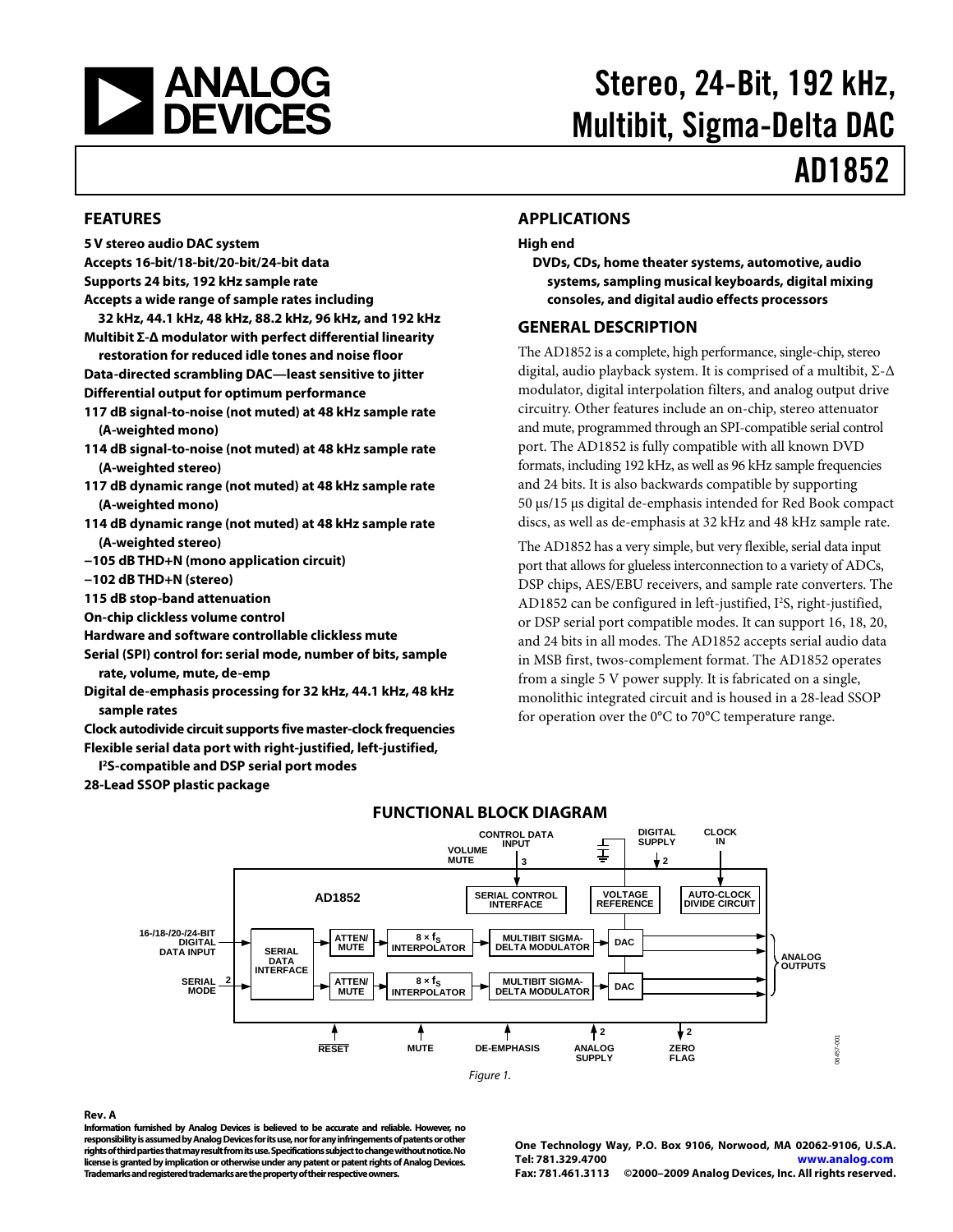# **AD1852\* PRODUCT PAGE QUICK LINKS**

**Last Content Update: 02/23/2017**

### **[COMPARABLE PARTS](http://www.analog.com/parametricsearch/en/11079?doc=AD1852.pdf&p0=1&lsrc=pst)**

View a parametric search of comparable parts.

### **[DOCUMENTATION](http://www.analog.com/ad1852/documentation?doc=AD1852.pdf&p0=1&lsrc=doc)**

#### **Application Notes**

- AN-211: The Alexander Current-Feedback Audio Power Amplifier
- AN-214: Ground Rules for High Speed Circuits
- AN-327: DAC ICs: How Many Bits Is Enough?

#### **Data Sheet**

• AD1852: Stereo, 24-Bit, 192 kHz,Multibit, Sigma-Delta DAC Data Sheet

### **[DESIGN RESOURCES](http://www.analog.com/ad1852/designsources?doc=AD1852.pdf&p0=1&lsrc=dr)**

- AD1852 Material Declaration
- PCN-PDN Information
- Quality And Reliability
- Symbols and Footprints

### **[DISCUSSIONS](http://www.analog.com/ad1852/discussions?doc=AD1852.pdf&p0=1&lsrc=disc)**

View all AD1852 EngineerZone Discussions.

### **[SAMPLE AND BUY](http://www.analog.com/ad1852/sampleandbuy?doc=AD1852.pdf&p0=1&lsrc=sb)**

Visit the product page to see pricing options.

### **[TECHNICAL SUPPORT](http://www.analog.com/support/technical-support.html?doc=AD1852.pdf&p0=1&lsrc=techs)**

Submit a technical question or find your regional support number.

### **[DOCUMENT FEEDBACK](https://form.analog.com/Form_Pages/feedback/documentfeedback.aspx?doc=AD1852.pdf&product=AD1852&p0=1&lsrc=dfs)**

Submit feedback for this data sheet.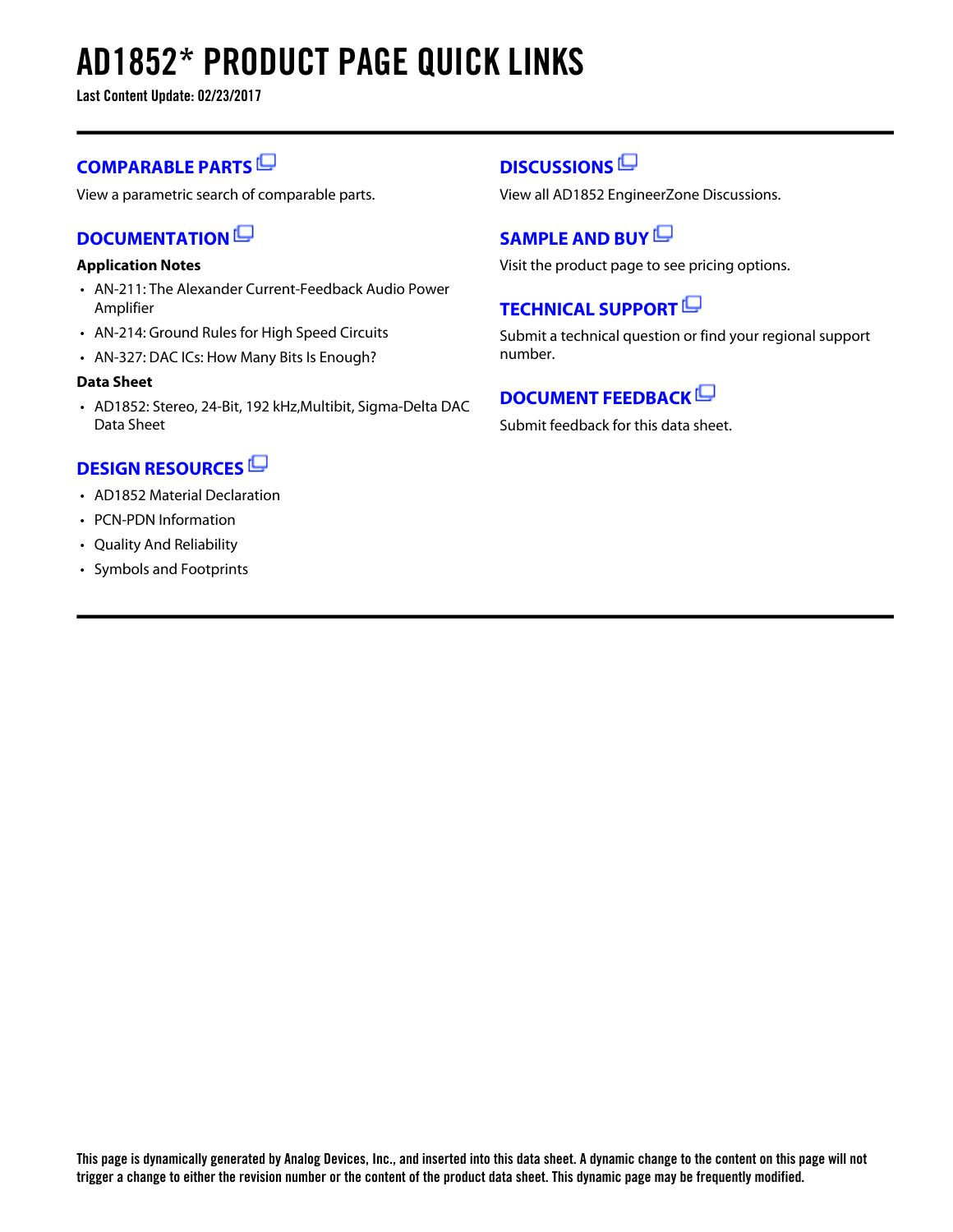# <span id="page-2-0"></span>**TABLE OF CONTENTS**

#### Volume Left and Volume Right Registers............................... 14 4 4 4 4 4 5 6 6 6

#### **REVISION HISTORY**

### $11/09$ –Rev. 0 to Rev. A

| Changes to Register Addresses Section and Mute Section  14 |  |
|------------------------------------------------------------|--|
|                                                            |  |

#### 1/00-Revision 0: Initial Version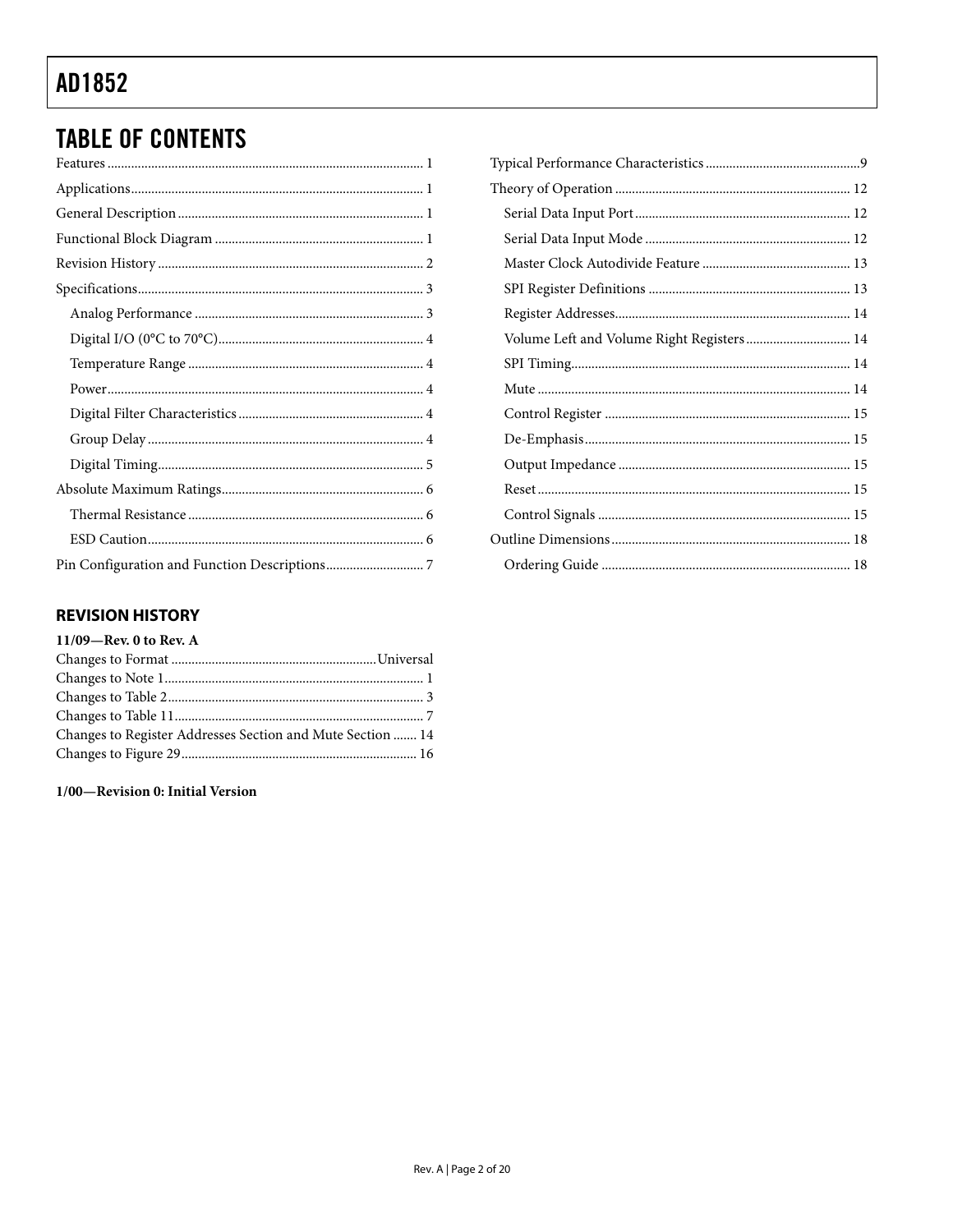### <span id="page-3-0"></span>**SPECIFICATIONS**

Test conditions, unless otherwise noted.

#### **Table 1.**

| <b>Parameter</b>             | Rating                                        |
|------------------------------|-----------------------------------------------|
| Supply Voltages (AVDD, DVDD) | 5.0V                                          |
| Ambient Temperature          | $25^{\circ}$ C                                |
| Input Clock                  | 24.576 MHz (512 $\times$ f <sub>s</sub> Mode) |
| Input Signal                 | 996.11 Hz                                     |
|                              | $-0.5$ dB full scale                          |
| Input Sample Rate            | 48 kHz                                        |
| Measurement Bandwidth        | 20 Hz to 20 kHz                               |
| Word Width                   | 20 bits                                       |
| Load Capacitance             | 100 pF                                        |
| Load Impedance               | 47 k $\Omega$                                 |
| Input Voltage High           | 2.4V                                          |
| Input Voltage Low            | 0.8V                                          |

#### **ANALOG PERFORMANCE**

| Table 2.                                                  |         |            |                |               |
|-----------------------------------------------------------|---------|------------|----------------|---------------|
| Parameter <sup>1</sup>                                    | Min     | <b>Typ</b> | <b>Max</b>     | Unit          |
| <b>RESOLUTION</b>                                         |         | 24         |                | <b>Bits</b>   |
| SIGNAL-TO-NOISE RATIO (20 Hz TO 20 kHz)                   |         |            |                |               |
| No Filter (Stereo)                                        |         | 112        |                | dB            |
| No Filter (Mono, See Figure 19)                           |         | 115        |                | dB            |
| With A-Weighted Filter (Stereo)                           |         | 114        |                | dB            |
| With A-Weighted Filter (Mono)                             |         | 117        |                | dB            |
| DYNAMIC RANGE (20 Hz To 20 kHz, -60 dB INPUT)             |         |            |                |               |
| No Filter (Stereo)                                        | 107     | 112        |                | dB            |
| No Filter (Mono, See Figure 24)                           |         | 115        |                | dB            |
| With A-Weighted Filter (Stereo)                           | 110     | 114        |                | dB            |
| With A-Weighted Filter (Mono)                             |         | 117        |                | dB            |
| TOTAL HARMONIC DISTORTION + NOISE (STEREO)                | $-94$   | $-102$     |                | dB            |
|                                                           |         | 0.00079    |                | $\%$          |
| TOTAL HARMONIC DISTORTION + NOISE (MONO, SEE Figure 20)   |         | $-105$     |                | dB            |
|                                                           |         | 0.00056    |                | $\%$          |
| TOTAL HARMONIC DISTORTION + NOISE (STEREO) $V_0 = -20$ dB |         | $-92$      |                | dB            |
| TOTAL HARMONIC DISTORTION + NOISE (STEREO) $V_0 = -60$ dB |         | $-52$      |                | dB            |
| <b>ANALOG OUTPUTS</b>                                     |         |            |                |               |
| Differential Output Range (±Full Scale)                   |         | 5.6        |                | V p-p         |
| Output Capacitance at Each Output Pin                     |         |            | $\overline{2}$ | pF            |
| OUT-OF-BAND ENERGY (0.5 x fs TO 100 kHz)                  |         |            | $-90$          | dB            |
| <b>CMOUT</b>                                              |         | 2.37       |                | V             |
| DC ACCURACY                                               |         |            |                |               |
| <b>Gain Error</b>                                         | $-10$   | ±2.0       | $+10$          | $\frac{0}{0}$ |
| Interchannel Gain Mismatch                                | $-0.15$ | ±0.015     | $+0.15$        | dB            |
| <b>Gain Drift</b>                                         |         | 150        | 250            | ppm/°C        |
| DC Offset                                                 |         | $-50$      |                | mV            |
| INTERCHANNEL CROSSTALK (EIAJ METHOD)                      |         | $-120$     |                | dB            |
| <b>INTERCHANNEL PHASE DEVIATION</b>                       |         | ±0.1       |                | Degrees       |
| <b>MUTE ATTENUATION</b>                                   |         | $-100$     |                | dB            |
| <b>DE-EMPHASIS GAIN ERROR</b>                             |         |            | ±0.1           | dB            |

1 Performance of right and left channels is identical (exclusive of the Interchannel Gain Mismatch and Interchannel Phase Deviation specifications).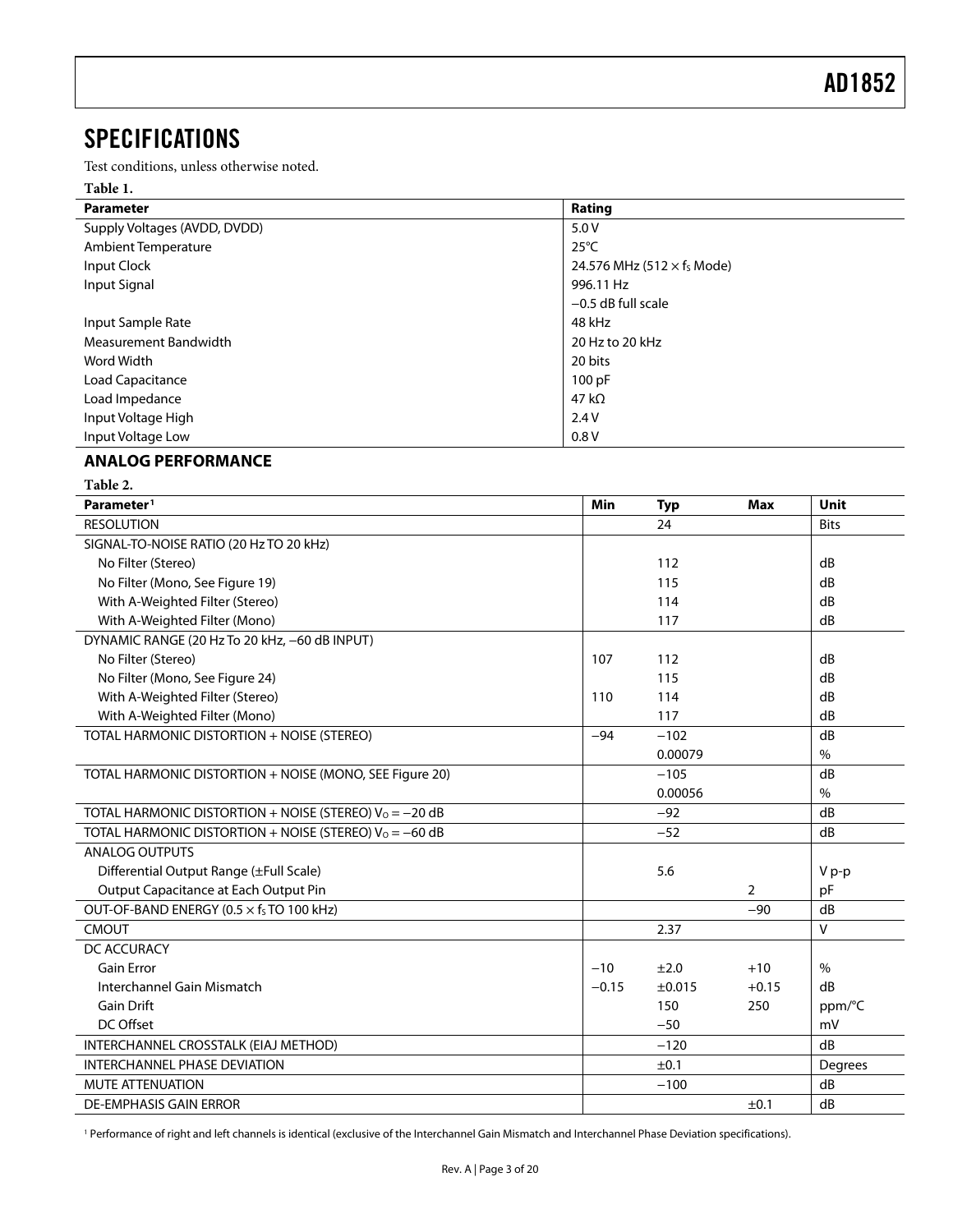### <span id="page-4-0"></span>**DIGITAL I/O (0°C TO 70°C)**

#### **Table 3.**

| <b>Parameter</b>                                                | Min | Typ | Max | Unit |
|-----------------------------------------------------------------|-----|-----|-----|------|
| Input Voltage High $(V_{IH})$                                   | 2.2 |     |     | v    |
| Input Voltage Low $(VII)$                                       |     |     | 0.8 | ٧    |
| Input Leakage ( $I_{IH}$ at $V_{IH} = 2.4 V$ )                  |     |     | 10  | μA   |
| Input Leakage ( $I_{IL}$ at $V_{IL}$ = 0.8 V)                   |     |     | 10  | μA   |
| High Level Output Voltage ( $V_{OH}$ ), $I_{OH} = 1 \text{ mA}$ | 2.0 |     |     | ٧    |
| Low Level Output Voltage ( $V_{OL}$ ), $I_{OL} = 1$ mA          |     |     | 0.4 | ٧    |
| <b>Input Capacitance</b>                                        |     |     | 20  | pF   |

#### **TEMPERATURE RANGE**

| <b>Parameter</b>                 | Min   | Typ | Max    | Unit   |
|----------------------------------|-------|-----|--------|--------|
| <b>Specifications Guaranteed</b> |       | 25  |        | $\sim$ |
| <b>Functionality Guaranteed</b>  |       |     | 70     | $\sim$ |
| Storage                          | $-55$ |     | $+150$ | $\sim$ |

#### **POWER**

#### **Table 5.**

| <b>Parameter</b>                                | Min  | <b>Typ</b> | Max  | Unit |
|-------------------------------------------------|------|------------|------|------|
| <b>SUPPLIES</b>                                 |      |            |      |      |
| Voltage, Analog and Digital                     | 4.50 | 5          | 5.50 | v    |
| Analog Current                                  |      | 33         | 40   | mA   |
| Analog Current-RESET                            |      | 32         | 46   | mA   |
| <b>Digital Current</b>                          |      | 20         | 30   | mA   |
| Digital Current-RESET                           |      | 27         | 37   | mA   |
| <b>DISSIPATION</b>                              |      |            |      |      |
| Operation-Both Supplies                         |      | 265        |      | mW   |
| Operation-Analog Supply                         |      | 165        |      | mW   |
| Operation-Digital Supply                        |      | 100        |      | mW   |
| POWER SUPPLY REJECTION RATIO                    |      |            |      |      |
| 1 kHz, 300 mV p-p Signal at Analog Supply Pins  |      | $-60$      |      | dB   |
| 20 kHz, 300 mV p-p Signal at Analog Supply Pins |      | $-50$      |      | dB   |

### **DIGITAL FILTER CHARACTERISTICS**

#### **Table 6.**

| Sample Rate (kHz) | Pass Band (kHz) | <b>Stop Band (kHz)</b> | <b>Stop-Band Attenuation (dB)</b> | Pass-Band Ripple (dB)       |
|-------------------|-----------------|------------------------|-----------------------------------|-----------------------------|
| 44.1              | $DC - 20$       | $24.1 - 328.7$         | 110                               | ±0.0002                     |
| 48                | $DC - 21.8$     | $26.23 - 358.28$       | 110                               | ±0.0002                     |
| 96                | $DC - 39.95$    | $56.9 - 327.65$        | 115                               | ±0.0005                     |
| 192               | $DC - 87.2$     | $117 - 327.65$         | 95                                | $+0/-0.04$ (DC $-21.8$ kHz) |
|                   |                 |                        |                                   | $+0/-0.5$ (DC $-65.4$ kHz)  |
|                   |                 |                        |                                   | $+0/-1.5$ (DC $-87.2$ kHz)  |

#### **GROUP DELAY**

#### **Table 7.**

| <b>Chip Mode</b>  | <b>Group Delay Calculation</b>     | $fs$ (kHz) | Group Delay (µs) |
|-------------------|------------------------------------|------------|------------------|
| $INT8\times$ Mode | $5553/(128 \times f_s)$            | -48        | 903.8            |
| INT4× Mode        | 5601/(64 $\times$ f <sub>s</sub> ) | 96         | 911.6            |
| $INT2\times Mode$ | 5659/(32 $\times$ f <sub>s</sub> ) | 192        | 921              |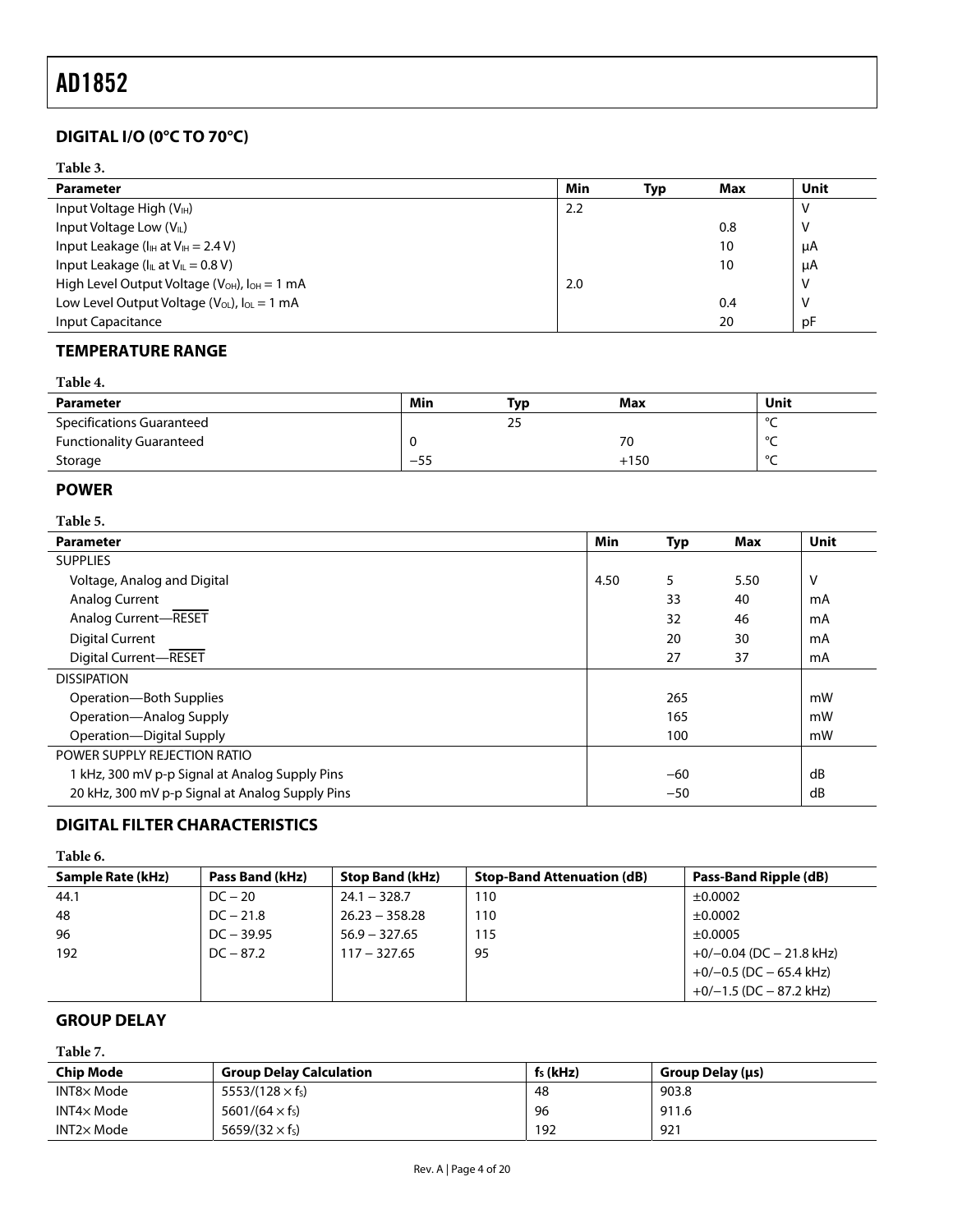### <span id="page-5-0"></span>**DIGITAL TIMING**

Guaranteed over 0°C to 70°C, AVDD = DVDD = 5.0 V  $\times$  10%.

#### **Table 8.**

| <b>Parameter</b>        | <b>Description</b>                                                 | <b>Min</b>                    | <b>Unit</b> |
|-------------------------|--------------------------------------------------------------------|-------------------------------|-------------|
| t <sub>DMP</sub>        | MCLK period ( $f_{MCLK}$ = 256 $\times$ $f_{LRCLK}$ ) <sup>1</sup> | 54                            | ns          |
| t <sub>DML</sub>        | MCLK low pulse width (all modes)                                   | $0.4 \times t_{DMP}$          | ns          |
| <b>t</b> <sub>DMH</sub> | MCLK high pulse width (all modes)                                  | $0.4 \times$ t <sub>DMP</sub> | ns          |
| $t_{DBH}$               | BCLK high pulse width (see Figure 26)                              | 20                            | ns          |
| t <sub>DBL</sub>        | BCLK low pulse width (see Figure 26)                               | 20                            | ns          |
| $t_{\text{DBP}}$        | BCLK period (see Figure 26)                                        | 60                            | ns          |
| t <sub>DLS</sub>        | LRCLK setup (see Figure 26)                                        | 20                            | ns          |
| t <sub>DLH</sub>        | LRCLK hold (DSP serial port mode only)                             | 5                             | ns          |
| t <sub>DDS</sub>        | SDATA setup (see Figure 26)                                        | 5                             | ns          |
| <b>t</b> <sub>DDH</sub> | SDATA hold (see Figure 26)                                         | 10                            | ns          |
| <b>t</b> rstl           | RESET low pulse width                                              | 15                            | ns          |

<sup>1</sup> Higher MCLK frequencies are allowable when using the on-chip master clock autodivide feature.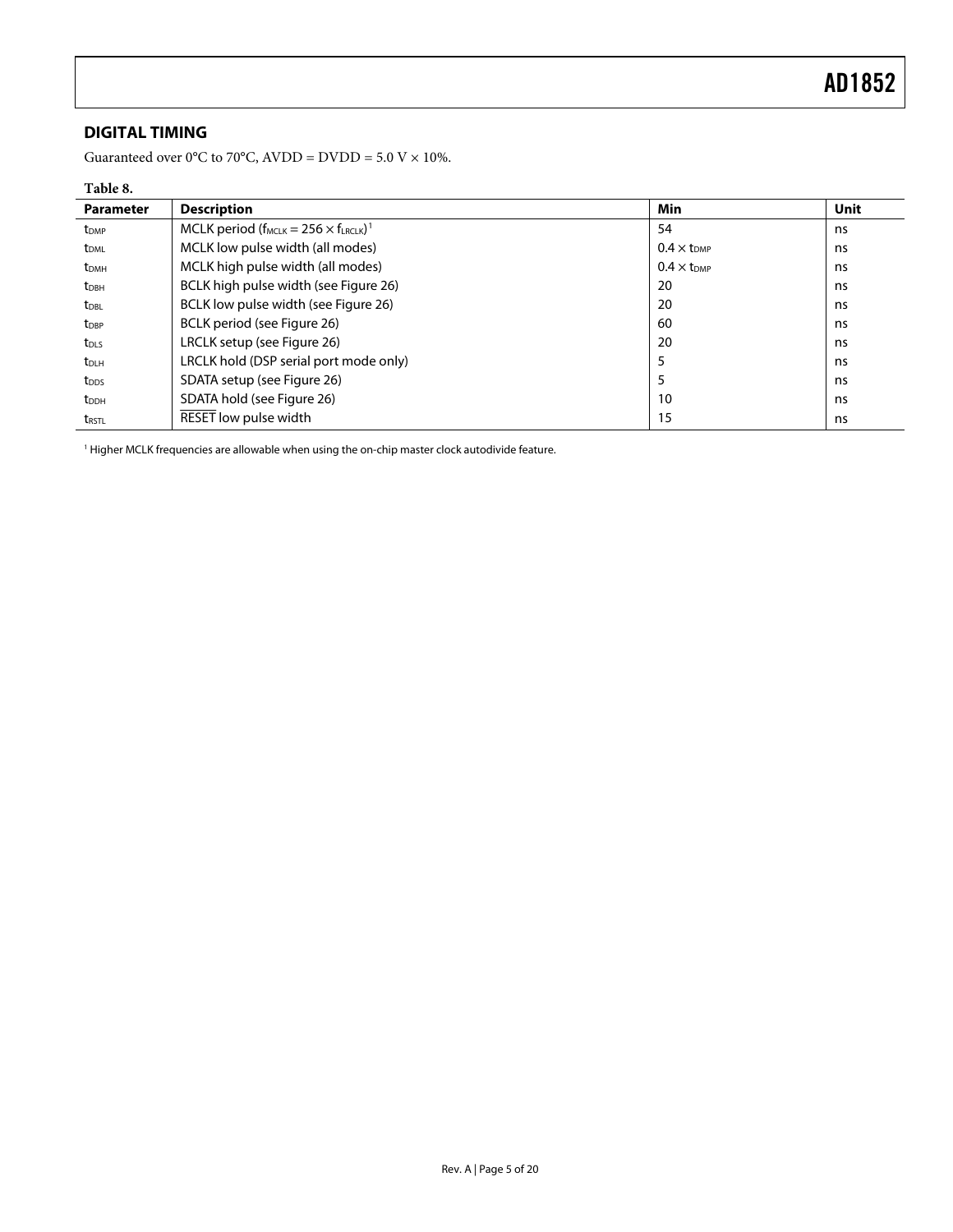# <span id="page-6-0"></span>ABSOLUTE MAXIMUM RATINGS

#### **Table 9.**

| <b>Parameter</b>      | Rating                                           |
|-----------------------|--------------------------------------------------|
| DVDD to DGND          | $-0.3 V$ to $+6 V$                               |
| AVDD to AGND          | $-0.3 V$ to $+6 V$                               |
| <b>Digital Inputs</b> | $DGND - 0.3 V$ to $DVDD + 0.3 V$                 |
| <b>Analog Outputs</b> | $AGND - 0.3 V$ to $AVDD + 0.3 V$ (see Figure 26) |
| AGND to DGND          | $-0.3$ V to $+0.3$ V                             |
| Reference Voltage     | $(AVDD + 0.3 V)/2 V$                             |
| Soldering             | 300 $\degree$ C                                  |
|                       | 10 sec                                           |

Stresses above those listed under Absolute Maximum Ratings may cause permanent damage to the device. This is a stress rating only; functional operation of the device at these or any other conditions above those indicated in the operational section of this specification is not implied. Exposure to absolute maximum rating conditions for extended periods may affect device reliability.

#### **THERMAL RESISTANCE**

 $\theta_{JA}$  is specified for the worst-case conditions, that is, a device soldered in a circuit board for surface-mount packages.

#### **Table 10.**

| Package Type              | θи  | $\theta$ ıc | Unit               |
|---------------------------|-----|-------------|--------------------|
| <b>Thermal Resistance</b> |     |             |                    |
| Junction-to-Ambient       | 109 |             | $\rm ^{\circ}$ C/W |
| Junction-to-Case          |     | 39          | °C∧W               |

#### **ESD CAUTION**



ESD (electrostatic discharge) sensitive device. Charged devices and circuit boards can discharge<br>without detection. Although this product features patented or proprietary protection circuitry, damage may occur on devices subjected to high energy ESD. Therefore, proper ESD precautions should be taken to avoid performance degradation or loss of functionality.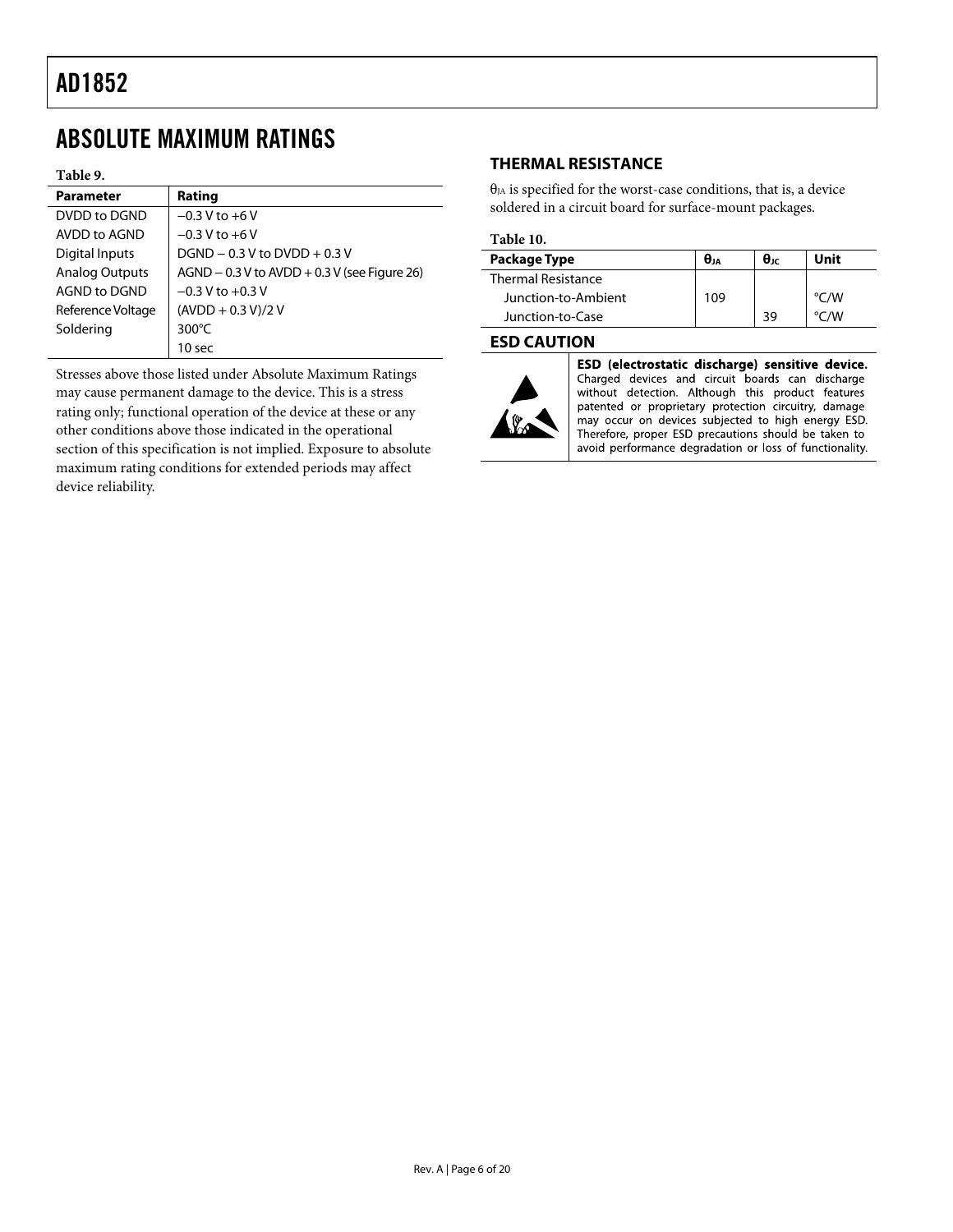### <span id="page-7-0"></span>PIN CONFIGURATION AND FUNCTION DESCRIPTIONS



Figure 2. Pin Configuration

#### **Table 11. Pin Function Descriptions**

| Pin No. | <b>Mnemonic</b>     | Input/Output | <b>Description</b>                                                                                                                                                                                                                                                                                         |
|---------|---------------------|--------------|------------------------------------------------------------------------------------------------------------------------------------------------------------------------------------------------------------------------------------------------------------------------------------------------------------|
|         | <b>DGND</b>         |              | Digital Ground.                                                                                                                                                                                                                                                                                            |
| 2       | <b>MCLK</b>         |              | Master Clock Input. Connect to an external clock source running at either 256 fs, 384 fs, 512 fs,<br>768 fs, or 1024 fs.                                                                                                                                                                                   |
| 3       | <b>CLATCH</b>       | ı            | Latch Input for SPI Control Data Port. This input is rising-edge sensitive.                                                                                                                                                                                                                                |
| 4       | <b>CCLK</b>         |              | SPI Control Clock Input for Control Data. Control input data must be valid on the rising edge of<br>CCLK. CCLK may be continuous or gated.                                                                                                                                                                 |
| 5       | <b>CDATA</b>        |              | SPI Control Data Input, MSB First. SPI data port for controlling AD1852 functions as described in<br>the SPI Register Definitions section.                                                                                                                                                                 |
| 6       | <b>NC</b>           |              | No Connect.                                                                                                                                                                                                                                                                                                |
| 7       | $192/\overline{48}$ | $\mathbf{I}$ | 192 kHz/48 kHz Hardware Sample Rate Selection. When it is asserted high, this pin selects 192 kHz.<br>When it is asserted low, this pin selects 48 kHz. It is OR'd with Bit 11 of the control register.                                                                                                    |
| 8       | <b>ZEROR</b>        | $\Omega$     | Right Channel Zero Flag Output. This pin goes high when the right channel has no signal input<br>for more than 1024 LR clock cycles.                                                                                                                                                                       |
| 9       | <b>DEEMP</b>        |              | De-Emphasis. Digital de-emphasis is enabled when this input signal is high. This is used to<br>impose a 50 µs/15 µs response characteristic on the output audio spectrum at an assumed<br>44.1 kHz sample rate. Curves for 32 kHz and 48 kHz sample rates may be selected via the SPI<br>control register. |
| 10      | $96/\overline{48}$  |              | 96 kHz/48 kHz Hardware Sample Rate Selection. When it is asserted high, this pin selects 96 kHz.<br>When it is asserted low, this pin selects 48 kHz. It is OR'd with Bit 10 of the control register.                                                                                                      |
| 11, 15  | <b>AGND</b>         |              | Analog Ground.                                                                                                                                                                                                                                                                                             |
| 12      | OUTR+               | O            | Right Channel Positive Line Level Analog Output.                                                                                                                                                                                                                                                           |
| 13      | OUTR-               | O            | Right Channel Negative Line Level Analog Output.                                                                                                                                                                                                                                                           |
| 14      | <b>FILTR</b>        | $\circ$      | Voltage Reference Filter Capacitor Connection. Bypass and decouple the voltage reference<br>with parallel 10 µF and 0.1 µF capacitors to the AGND.                                                                                                                                                         |
| 16      | OUTL-               | $\circ$      | Left Channel Negative Line Level Analog Output.                                                                                                                                                                                                                                                            |
| 17      | $OUTL+$             | O            | Left Channel Positive Line Level Analog Output.                                                                                                                                                                                                                                                            |
| 18      | <b>AVDD</b>         |              | Analog Power Supply. Connect this pin to the analog 5 V supply.                                                                                                                                                                                                                                            |
| 19      | <b>FILTB</b>        |              | Filter Capacitor Connection. Connect 10 µF  10 nF capacitor to AGND (Pin 15).                                                                                                                                                                                                                              |
| 20      | IDPM1               |              | Input Serial Data Port Mode Control One. With IDPM0, defines 1 of 4 serial modes.                                                                                                                                                                                                                          |
| 21      | IDPM0               |              | Input Serial Data Port Mode Control Zero. With IDPM1, defines 1 of 4 serial modes.                                                                                                                                                                                                                         |
| 22      | <b>ZEROL</b>        | $\circ$      | Left Channel Zero Flag Output. This pin goes high when the left channel has no signal input<br>for more than 1024 LR clock cycles.                                                                                                                                                                         |
| 23      | <b>MUTE</b>         |              | Mute. Assert this pin high to mute both stereo analog outputs. De-assert low for normal operation.                                                                                                                                                                                                         |
| 24      | <b>RESET</b>        |              | Reset. The AD1852 is reset on the rising edge of this signal. The serial control port registers are<br>reset to the default values. For normal operation, assert this pin high.                                                                                                                            |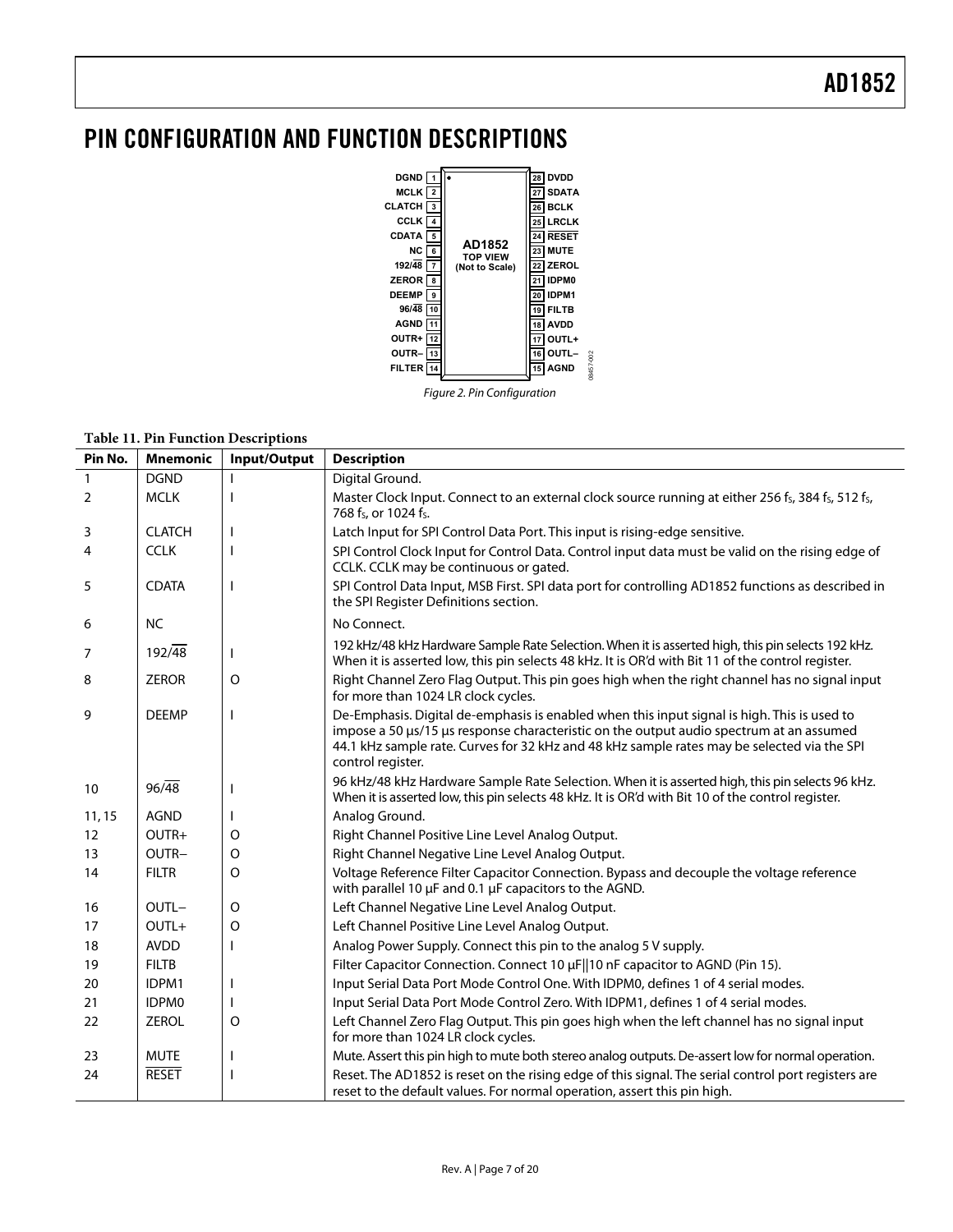| Pin No. | <b>Mnemonic</b> | Input/Output | <b>Description</b>                                                                                                                   |
|---------|-----------------|--------------|--------------------------------------------------------------------------------------------------------------------------------------|
| 25      | LRCLK           |              | Left/Right Clock Input for Serial Audio Data Input Port. This pin must run continuously.                                             |
| -26     | <b>BCLK</b>     |              | Bit Clock Input for Serial Audio Data Input Port. This pin need not run continuously; may be<br>gated or used in a burst fashion.    |
| 27      | <b>SDATA</b>    |              | Serial Audio Data Input, MSB First. Input for the serial audio data stream is as described the<br>in Serial Data Input Port section. |
| 28      | <b>DVDD</b>     |              | Digital Power Supply. Connect this pin to the digital 5 V supply.                                                                    |

#### **Table 12. Serial Data Input Mode**

<span id="page-8-0"></span>

| <b>IDPM1 (Pin 20)</b> | <b>IDPMO (Pin 21)</b> | <b>Serial Data Input Format</b> |
|-----------------------|-----------------------|---------------------------------|
|                       | ⊾                     | Right justified                 |
|                       |                       | I <sup>2</sup> S compatible     |
|                       |                       | Left justified                  |
|                       |                       | <b>DSP</b>                      |

<span id="page-8-5"></span><span id="page-8-4"></span><span id="page-8-3"></span><span id="page-8-2"></span><span id="page-8-1"></span>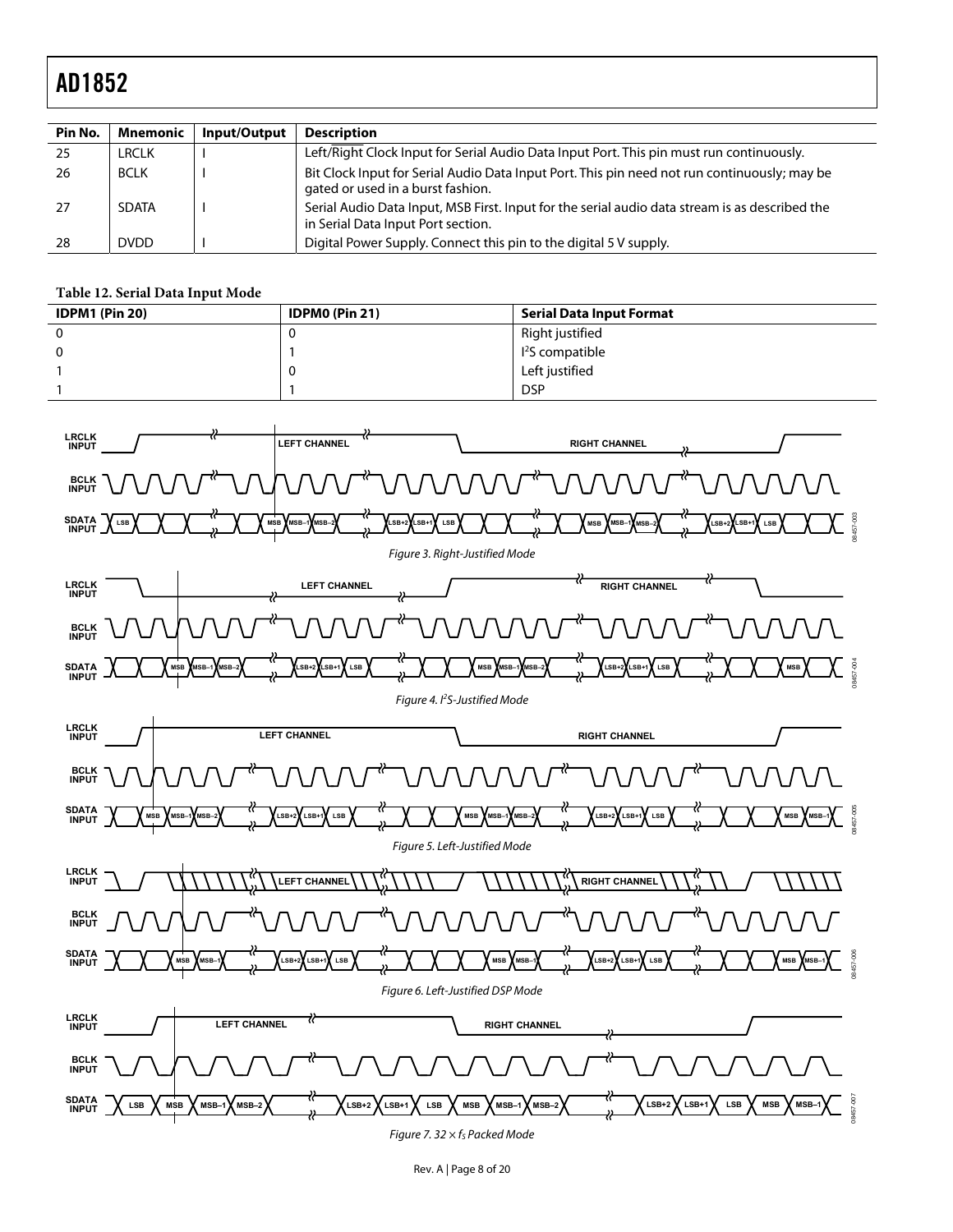### <span id="page-9-0"></span>TYPICAL PERFORMANCE CHARACTERISTICS

[Figure 8](#page-9-1) to [Figure 13](#page-9-2) show the calculated frequency response of the digital interpolation filters. [Figure 14](#page-10-1) to [Figure 25](#page-11-2) show the performance of the AD1852 as measured by an Audio Precision System 2 Cascade. For the wideband plots, the noise floor shown in the plots is higher than the actual noise floor of the AD1852. This is caused by the higher noise floor of the high bandwidth ADC used in the Audio Precision measurement system. The two-tone test shown in [Figure 16](#page-10-0) is per the SMPTE standard for measuring intermodulation distortion.



<span id="page-9-1"></span>

Figure 9. 44 kHz Pass-Band Response 4× Mode, 96 kHz Sample Rate Figure 12. Complete Response, 4× Mode, 96 kHz Sample Rate



<span id="page-9-2"></span>



Figure 8. Pass-Band Response 8× Mode, 48 kHz Sample Rate Figure 11. Complete Response, 8× Mode, 48 kHz Sample Rate



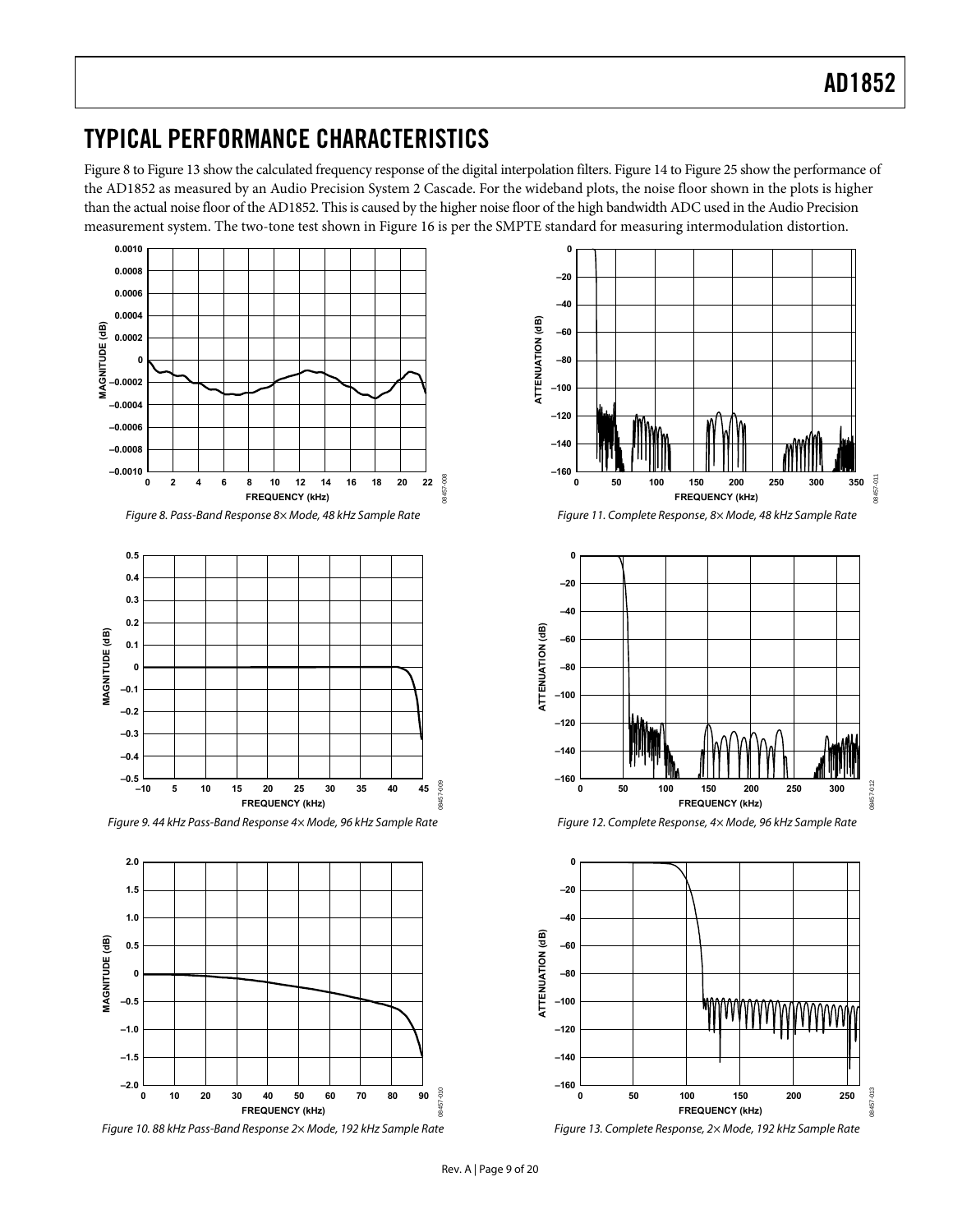

<span id="page-10-1"></span>

<span id="page-10-0"></span>



Figure 17. THD + N Ratio vs. Amplitude Input 1 kHz, SR 48 kS/s, 24-Bit



Figure 19. Input 0 dBFS @ 1 kHz, BW 10 Hz to 22 kHz, SR 48 kHz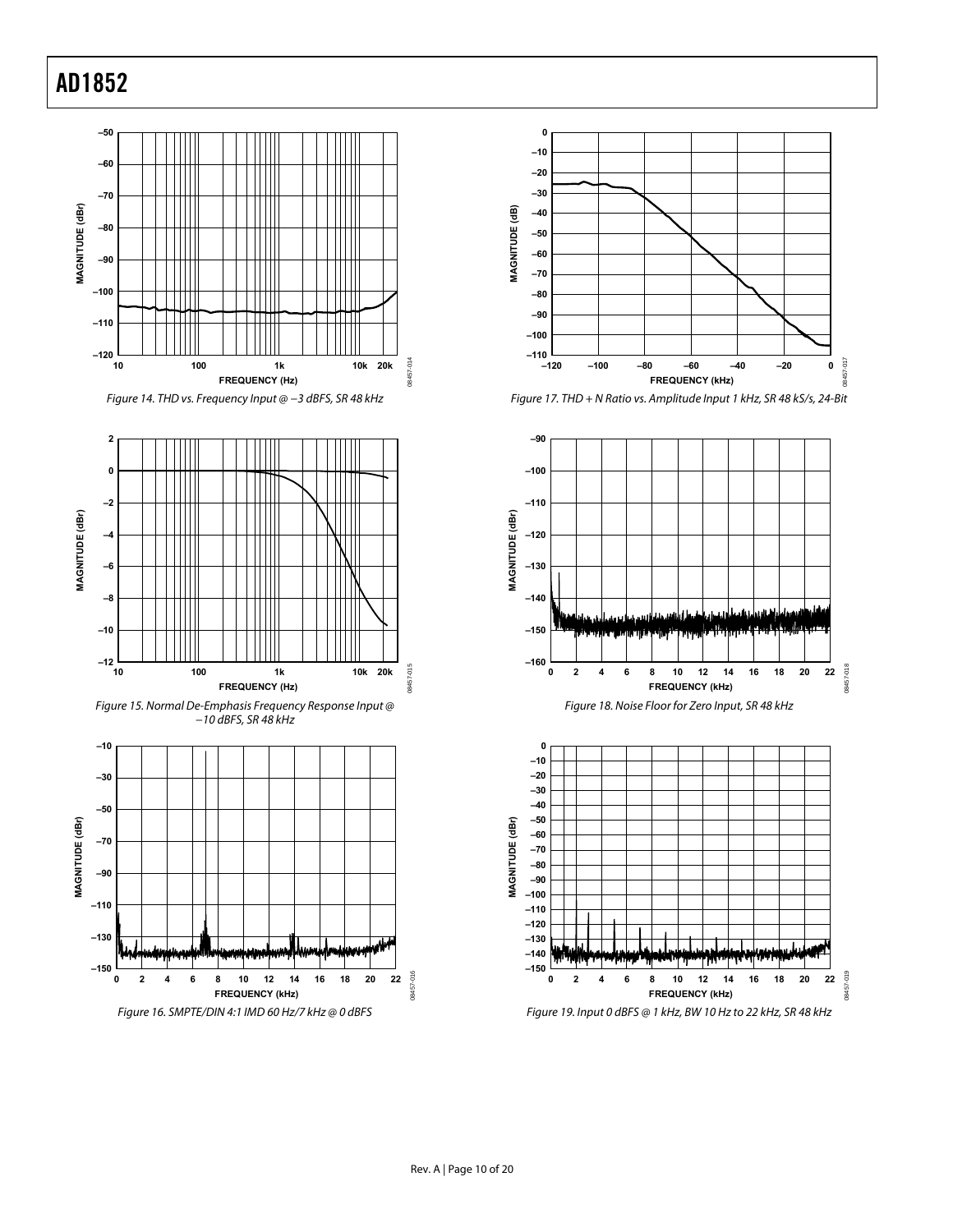

<span id="page-11-1"></span>Figure 20. Linearity vs. Amplitude Input 200 Hz, SR 48 kS/s, 24-Bit Word Figure 23. Dynamic Range for 1 kHz @ −60 dBFS, Triangular Dithered Input



<span id="page-11-0"></span>Figure 21. Power Supply Rejection vs. Frequency, AVDD 5 V DC + 100 mV p-p AC Figure 24. Wideband Plot, 75 kHz Input, 2× Interpolation, SR 192 kHz



Figure 22. Wideband Plot, 15 kHz Input, 8× Interpolation, SR 48 kHz Figure 25. Wideband Plot, 37 kHz Input, 4× Interpolation, SR 96 kHz







<span id="page-11-2"></span>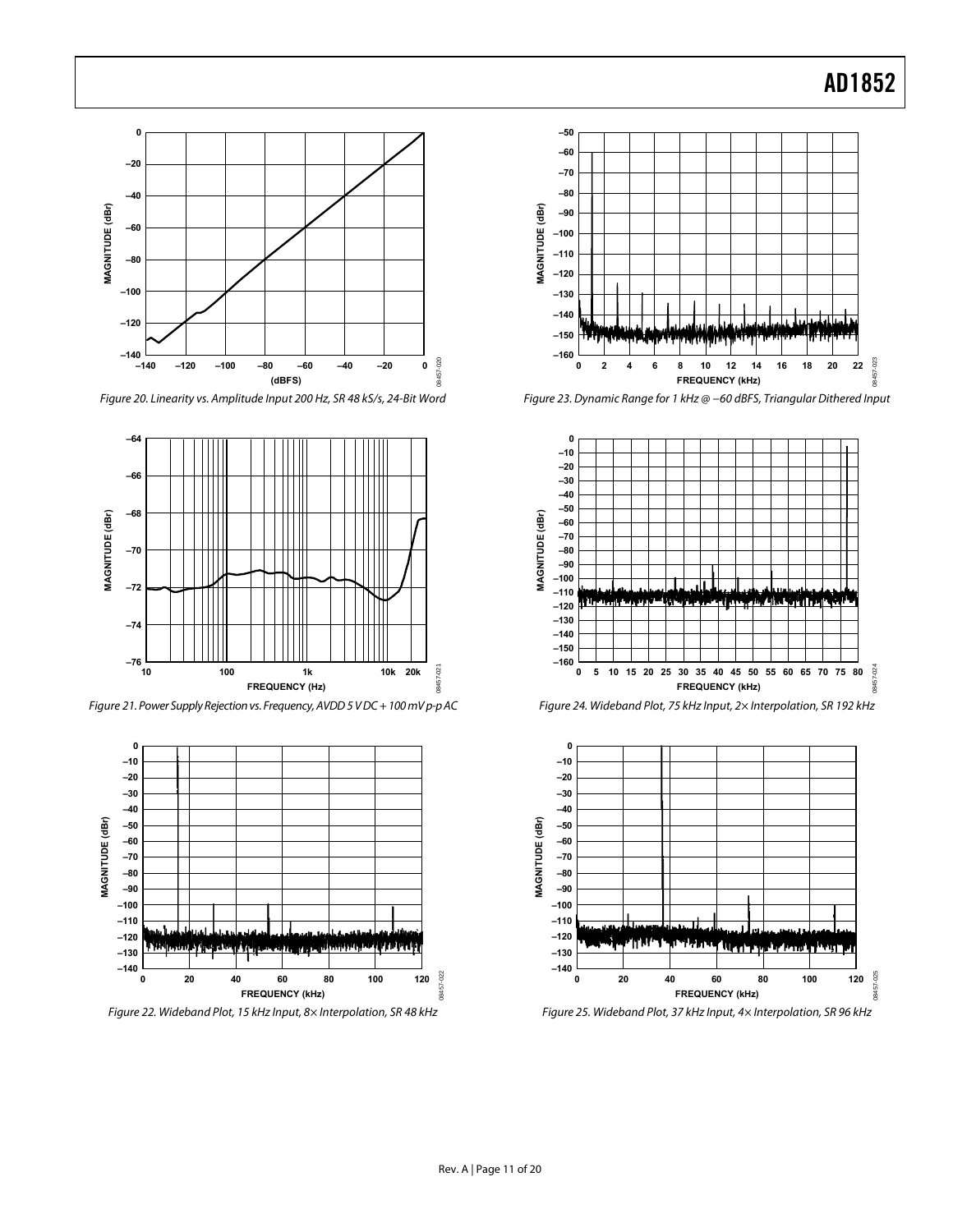# <span id="page-12-0"></span>THEORY OF OPERATION

### <span id="page-12-1"></span>**SERIAL DATA INPUT PORT**

The flexible, serial data input port of the AD1852 accepts data in twos-complement, MSB-first format. The left channel data field always precedes the right channel data field. The serial mode is set by either using the external mode pins (IDPM0, Pin 21 and IDPM1, Pin 20) or the mode select bits (Bit 4 and Bit 5) in the SPI control register. To control the serial mode using the external mode pins, the SPI mode select bits should be set to zero (the default mode at power-up). To control the serial mode using the SPI mode select bits, the external mode control pins should be grounded.

In all modes, except for right-justified mode, the serial port accepts an arbitrary number of bits up to 24. Extra bits do not cause an error, but they are truncated internally. In rightjustified mode, use Bit 8 and Bit 9 of the SPI control register to set the word length to 16 bits, 20 bits, or 24 bits. The default mode at power-up is 24-bit mode. When the SPI control port is not being used, the SPI pins (CLATCH, CCLK, and CDATA [Pin 3, Pin 4, and Pin 5]) should be tied low.

### **SERIAL DATA INPUT MODE**

The AD1852 uses two multiplexed input pins to control the mode configuration of the input data port mode (see [Table 12](#page-8-0)).

[Figure 3](#page-8-1) shows the right-justified mode (16 bits shown). LRCLK is high for the left channel and low for the right channel. Data is valid on the rising edge of BCLK.

In normal operation, there are 64-bit clocks per frame (or 32 per half frame). When the SPI word length control bits (Bit 8 and Bit 9 in the SPI control register) are set to 24 bits (0:0), the serial port begins to accept data starting at the eighth bit clock pulse after the LRCLK transition. When the word length control bits are set to 20-bit mode, data is accepted starting at the  $12<sup>th</sup>$  bit clock position. In 16-bit mode, data is accepted starting at the 16<sup>th</sup> bit clock position. These delays are independent of the number of bit clocks per frame, and therefore, other data formats are possible using the delay values previously described. For detailed timing, see [Figure 26](#page-13-1).

[Figure 4](#page-8-2) shows the I<sup>2</sup>S mode. LRCLK is low for the left channel and high for the right channel. Data is valid on the rising edge of BCLK. The MSB is left justified to an LRCLK transition but with a single BCLK period delay. The I<sup>2</sup>S mode can be used to accept any number of bits up to 24.

[Figure 5](#page-8-3) shows the left-justified mode. LRCLK is high for the left channel, and low for the right channel. Data is valid on the rising edge of BCLK. The MSB is left justified to an LRCLK transition, with no MSB delay. The left-justified mode can accept any word length up to 24 bits, and any number of bit clocks from two times the word length to 64-bit clocks per frame.

[Figure 6](#page-8-4) shows the DSP serial port mode. LRCLK must pulse high for at least one bit clock period before the MSB of the left channel is valid, and LRCLK must pulse high again for at least one bit clock period before the MSB of the right channel is valid. Data is valid on the falling edge of BCLK. The DSP serial port mode can be used with any word length up to 24 bits.

In this mode, it is the responsibility of the DSP to ensure that the left data is transmitted with the first LRCLK pulse and that synchronism is maintained from that point forward.

Note that the AD1852 is capable of a  $32 \times f_s$  BCLK frequency packed mode, where the MSB is left justified to an LRCLK transition, and the LSB is right justified to the opposite LRCLK transition. LRCLK is high for the left channel and low for the right channel. Data is valid on the rising edge of BLCK. Packed mode can be used when the AD1852 is programmed in rightjustified or left-justified mode. Packed mode is shown is [Figure 7](#page-8-5).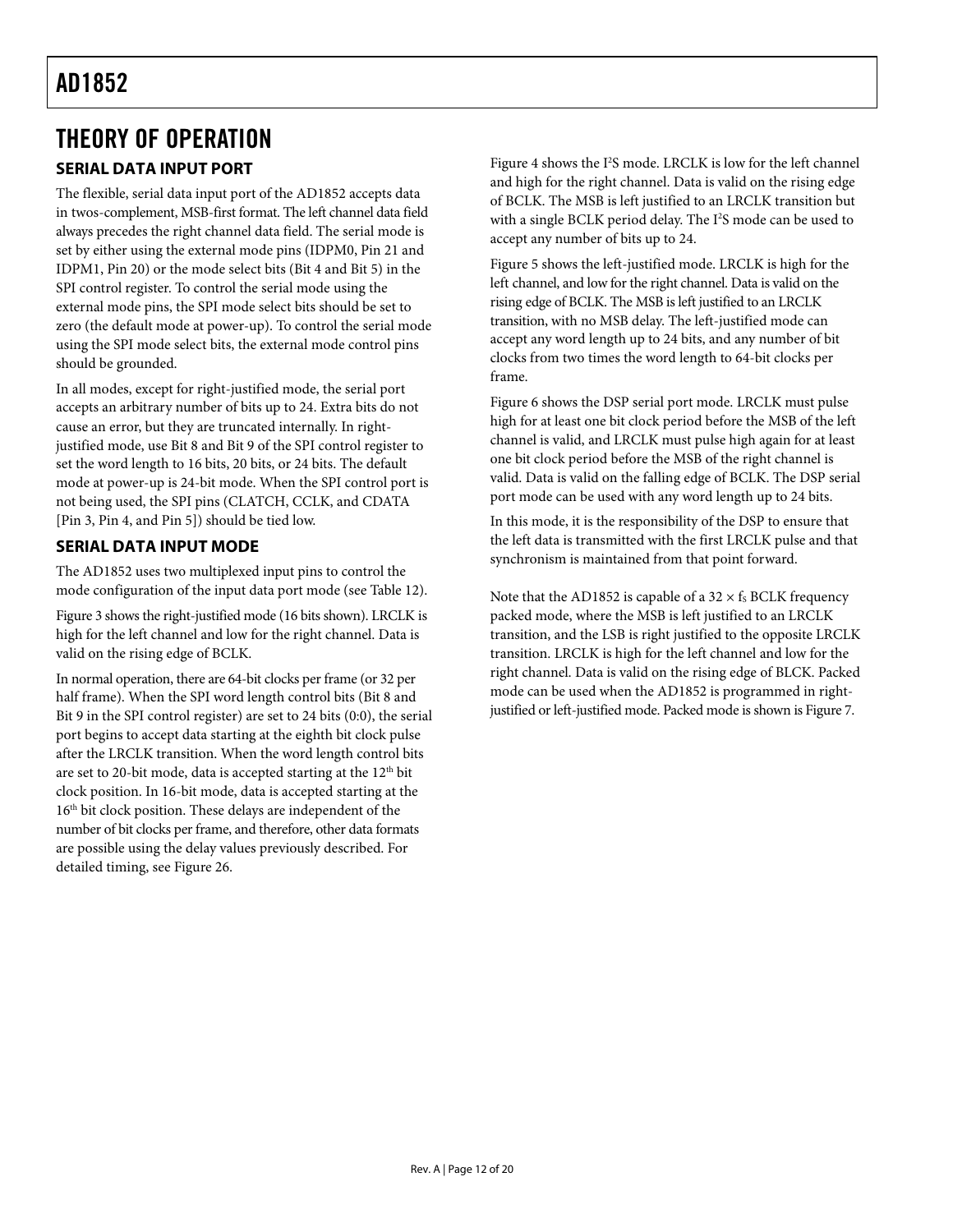<span id="page-13-0"></span>

#### **Table 13. Allowable MCLK Frequencies and Internal Delta Clock Rates**

<span id="page-13-3"></span><span id="page-13-1"></span>

| <b>Chip Mode</b>    | Allowable Master Clock Frequencies                                                                       | <b>Nominal Input Sample Rate (kHz)</b> | Internal Sigma-Delta Clock Rate |  |  |
|---------------------|----------------------------------------------------------------------------------------------------------|----------------------------------------|---------------------------------|--|--|
| $INT 8 \times Mode$ | 256 $\times$ fs, 384 $\times$ fs, 512 $\times$ fs, 768 $\times$ fs, 1024 $\times$ fs                     | 48                                     | $128 \times f_s$                |  |  |
|                     | INT 4x Mode   128 x fs, 192 x fs, 256 x fs, 384 x fs, 512 x fs                                           | 96                                     | $64 \times f_5$                 |  |  |
|                     | INT 2x Mode   $64 \times f_5$ , 96 $\times f_5$ , 128 $\times f_5$ , 192 $\times f_5$ , 256 $\times f_5$ | 192                                    | $32 \times f_5$                 |  |  |
|                     |                                                                                                          |                                        |                                 |  |  |



Figure 27. Serial Control Port Timing

#### <span id="page-13-4"></span>**MASTER CLOCK AUTODIVIDE FEATURE**

The AD1852 has a circuit that autodetects the relationship between the master clock and the incoming serial data and internally sets the correct divide ratio to run the interpolator and modulator. The allowable frequencies for each mode are shown in [Table 13](#page-13-3). Master clock should be synchronized with LRCLK; however, phase relation between master clock and LRCLK is not critical.

#### <span id="page-13-5"></span><span id="page-13-2"></span>**SPI REGISTER DEFINITIONS**

The SPI port allows flexible control of many chip parameters. It is organized around three registers: a left-channel volume register, a right-channel volume register, and a control register. Each write operation to the AD1852 SPI control port requires 16 bits of serial data in MSB-first format. The bottom two bits are used to select one of three registers, and the top 14 bits are then written to that register. This allows a write to one of the three registers in a single 16-bit transaction.

The SPI CCLK signal is used to clock in the data. The incoming data should change on the falling edge of this signal. At the end of the 16 CCLK periods, the CLATCH signal should rise to clock the data internally into the AD1852.

The serial control port timing is shown in [Figure 27,](#page-13-4) and the SPI digital timing values are listed in [Table 14](#page-13-5).

| <b>Parameter</b>   | <b>Description</b>       | Value             |
|--------------------|--------------------------|-------------------|
| tcch               | CCLK high pulse width    | 40 ns             |
| $t_{\text{CCL}}$   | CCLK low pulse width     | 40 ns             |
| tcsu               | CDATA setup time         | 10 <sub>ns</sub>  |
| t <sub>c</sub> HD  | CDATA hold time          | 10 <sub>ns</sub>  |
| $t_{C11}$          | CLATCH low pulse width   | 10 <sub>ns</sub>  |
| $t$ <sub>ClH</sub> | CLATCH high pulse width  | 10 <sub>ns</sub>  |
| tasu               | <b>CLATCH</b> setup time | $4 \times t$ MCIK |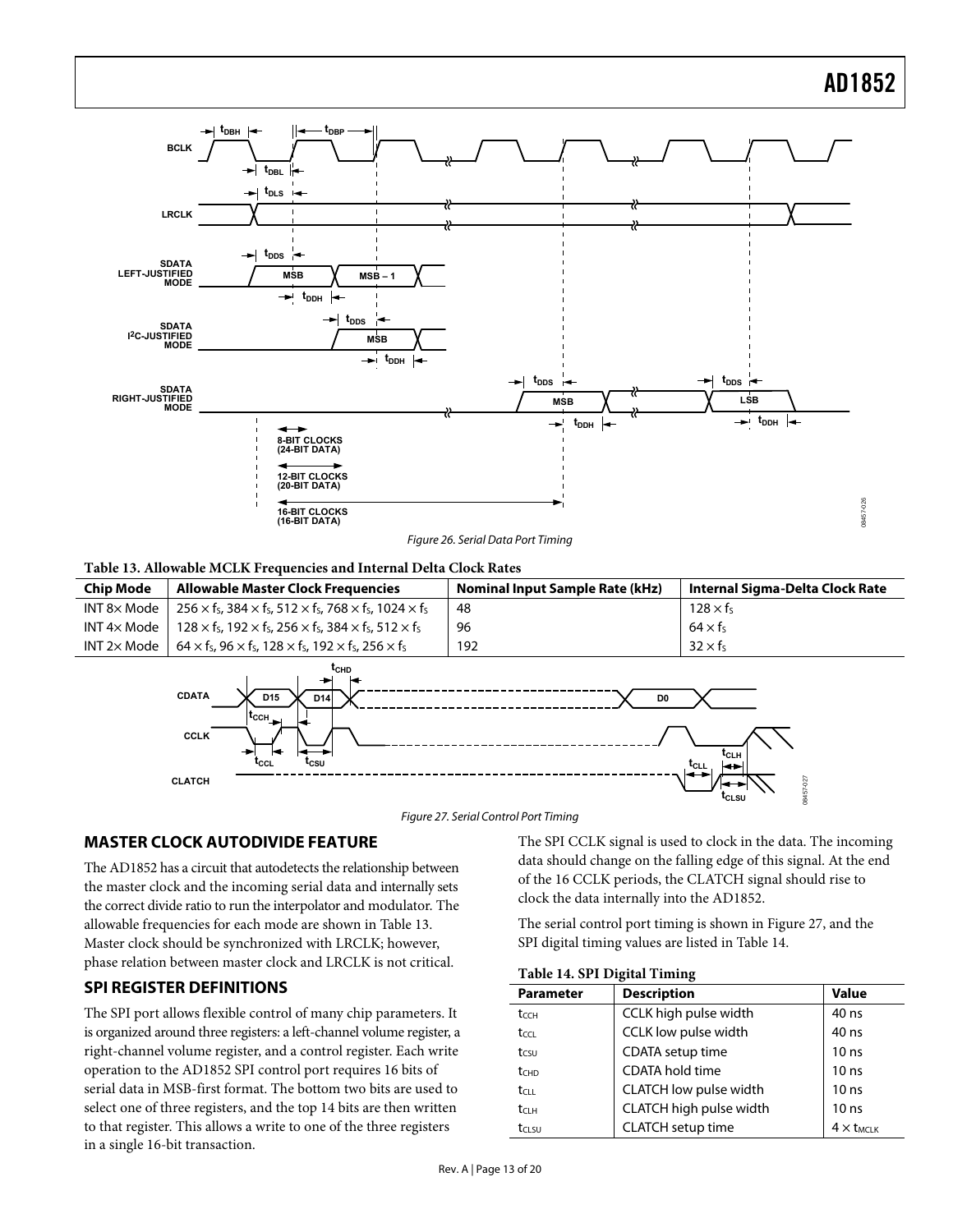#### <span id="page-14-0"></span>**REGISTER ADDRESSES**

The lowest two bits of the 16-bit serial control data word are decoded as the address of the register into which the upper 14 bits are written. These bits are defined in [Table 15](#page-14-1).

#### **Table 15. AD1852 Registers**

<span id="page-14-1"></span>

| <b>Bit 1</b> | Bit 0 | Register         |
|--------------|-------|------------------|
|              |       | Volume left      |
|              |       | Volume right     |
|              |       | Control register |

#### **VOLUME LEFT AND VOLUME RIGHT REGISTERS**

A write operation to the left or right volume registers activates the autoramp, clickless volume control feature of the AD1852. The upper 10 bits of the volume control word increment or decrement by 1 at a rate equal to the input sample rate. The bottom four bits are not fed into the autoramp circuit and thus take effect immediately. This arrangement gives a worst-case ramp time of about 20 ms for step changes of more than 60 dB, which was determined by listening tests to be optimal in terms of preventing the perception of a click sound on large volume changes. See [Figure 28](#page-14-2) for a graphical description of how the volume changes as a function of time.

The 14-bit volume control word is used to multiply the signal, and therefore, the control characteristic is linear, not dB. A constant dB/step characteristic can be obtained by using a lookup table in the microprocessor that is writing to the SPI port. The volume word is unsigned (that is, 0 dB is 11 1111 1111 1111).

<span id="page-14-2"></span>

#### **SPI TIMING**

The SPI port is a 3-wire interface with serial data (CDATA), serial bit clock (CCLK), and data latch (CLATCH). The data is clocked into an internal shift register on the rising edge of CCLK. The serial data should change on the falling edge of CCLK and be stable on the rising edge of CCLK. The rising edge of CLATCH is used internally to latch the parallel data from the serial-to-parallel converter. This rising edge should be aligned with the falling edge of the last CCLK pulse in the 16-bit frame. The CCLK can run continuously between transactions.

Note that the serial control port timing is asynchronous to the serial data port timing. Changes made to the attenuator level update on the next edge of the LRCLK after the CLATCH write pulse, as shown in [Figure 27](#page-13-4).

### **MUTE**

The AD1852 offers two methods of muting the analog output. By asserting the MUTE (Pin 23) signal high, both the left and right channel are muted. As an alternative, the user can assert the mute bit in the serial control register (Bit 6) high. The AD1852 was designed to minimize pops and clicks when muting and unmuting the device by automatically ramping the gain up or down. When the device is unmuted, the volume returns to the value set in the volume register.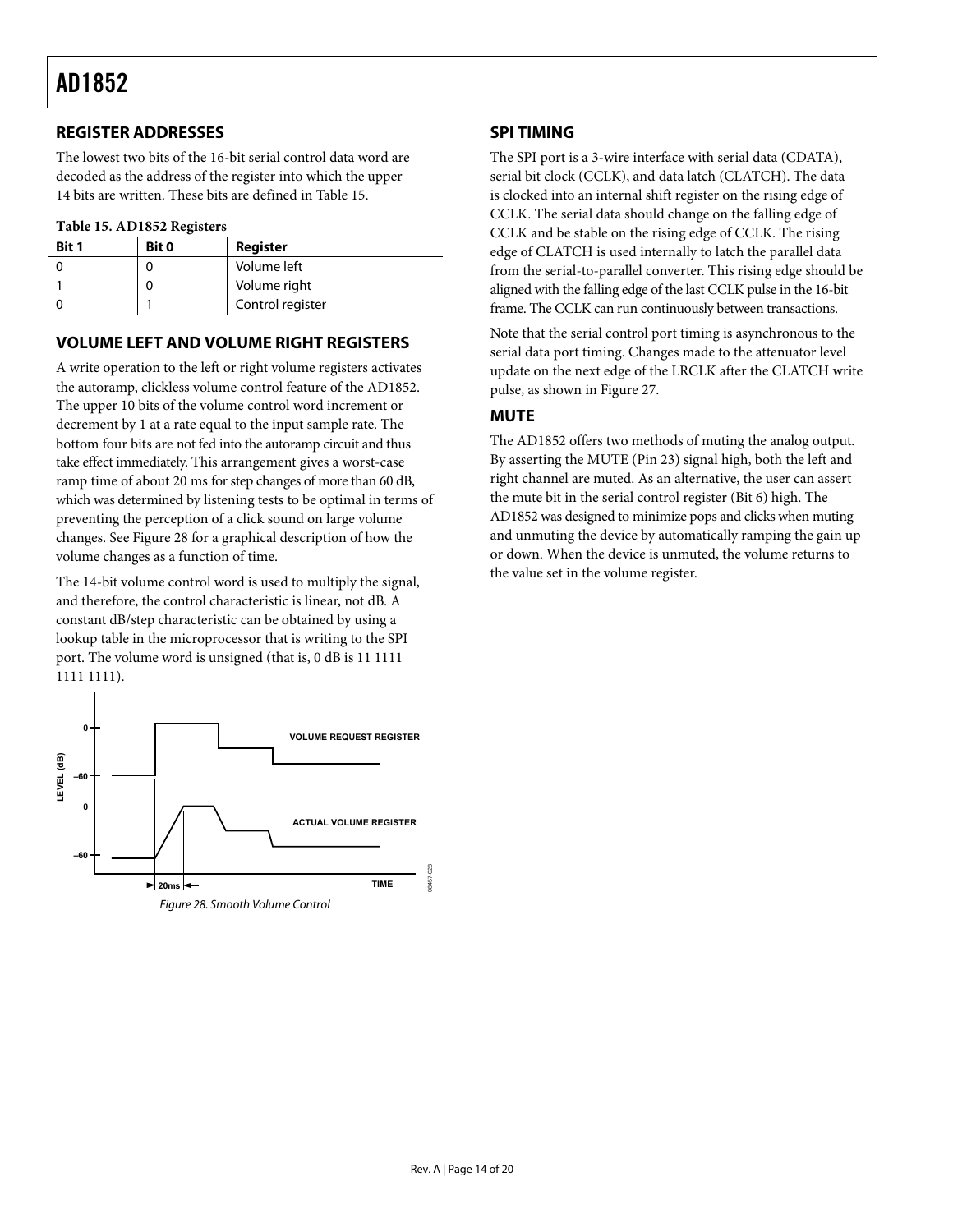#### <span id="page-15-0"></span>**CONTROL REGISTER**

[Table 16](#page-15-1) shows the functions of the control register. The control register is addressed by having a 01 in the bottom two bits of the 16-bit SPI word. The top 14 bits are then used for the control register.

#### **DE-EMPHASIS**

The AD1852 has a built-in, de-emphasis filter that can be used to decode CDs that have been encoded with the standard Red Book 50 μs/15 μs emphasis response curve. Three curves are available; one each for the 32 kHz, 44.1 kHz, and 48 kHz sampling rates. The external DEEMP pin (Pin 9) turns on the 44.1 kHz de-emphasis filter. The other filters may be selected by writing to Control Bit 2 and Control Bit 3 in the control register. If the SPI port is used to control the de-emphasis filter, the external DEEMP pin should be tied low.

#### **OUTPUT IMPEDANCE**

**Table 16. Control Register Functions** 

The output impedance of the AD1852 is 65  $\Omega \pm 30\%$ .

#### **RESET**

The AD1852 may be reset either by a dedicated hardware pin (RESET, Pin 24) or by software via the SPI control port. When reset is active, normal operation of the AD1852 is suspended, and the outputs assume midscale values. The AD1852 should always be reset at power up. The RESET function should be active for a minimum of 64 master clock periods. When the RESET function becomes inactive, normal operation continues after a delay equal to the group delay, plus three MCLK periods. Using the RESET pin, the internal registers are set to their default values, when the RESET pin is active low. When RESET rises, the default operation is enabled. Alternatively, the internal registers can be reset to their default values by setting Bit 7 of the internal control register high. When Bit 7 is reset low, default operation continues. The software reset differs from the hardware reset because the soft reset does not affect the values stored in the SPI registers.

#### **CONTROL SIGNALS**

The IDPM0 and IDPM1 control inputs are normally connected high or low to establish the operating state of the AD1852, as described in [Table 12](#page-8-0). They can be changed dynamically (and asynchronously to LRCLK and the master clock), but it is possible that a click or pop sound will result during the transition from one serial mode to another. If possible, the AD1852 should be placed in mute before such a change is made.

<span id="page-15-1"></span>

| <b>Bit Number</b> | <b>Function</b>                                   |  |  |
|-------------------|---------------------------------------------------|--|--|
| <b>Bit 11</b>     | INT 2x mode OR'd with Pin 7 (192/48); default = 0 |  |  |
| <b>Bit 10</b>     | INT 4x mode OR'd with Pin 10 (96/48); default = 0 |  |  |
| <b>Bit 9:8</b>    | Number of bits in right-justified serial mode     |  |  |
|                   | $0:0 = 24$                                        |  |  |
|                   | $0:1 = 20$                                        |  |  |
|                   | $1:0 = 16$                                        |  |  |
|                   | Default = $0:0$                                   |  |  |
| Bit 7             | Reset; default = $0$                              |  |  |
| Bit 6             | Soft mute OR'd with pin; default = $0$            |  |  |
| Bit 5:4           | Serial mode OR'd with mode pins; IDPM1:IDPM0      |  |  |
|                   | $0:0 =$ right-justified                           |  |  |
|                   | $0:1 = 12S$                                       |  |  |
|                   | $1:0 = left$ -justified                           |  |  |
|                   | $1:1 = DSP$ mode                                  |  |  |
|                   | Default = $0:0$                                   |  |  |
| Bit 3:2           | De-emphasis filter select                         |  |  |
|                   | $0:0 = no filter$                                 |  |  |
|                   | $0:1 = 44.1$ kHz filter                           |  |  |
|                   | $1:0 = 32$ kHz filter                             |  |  |
|                   | $1:1 = 48$ kHz filter                             |  |  |
|                   | Default = $0:0$                                   |  |  |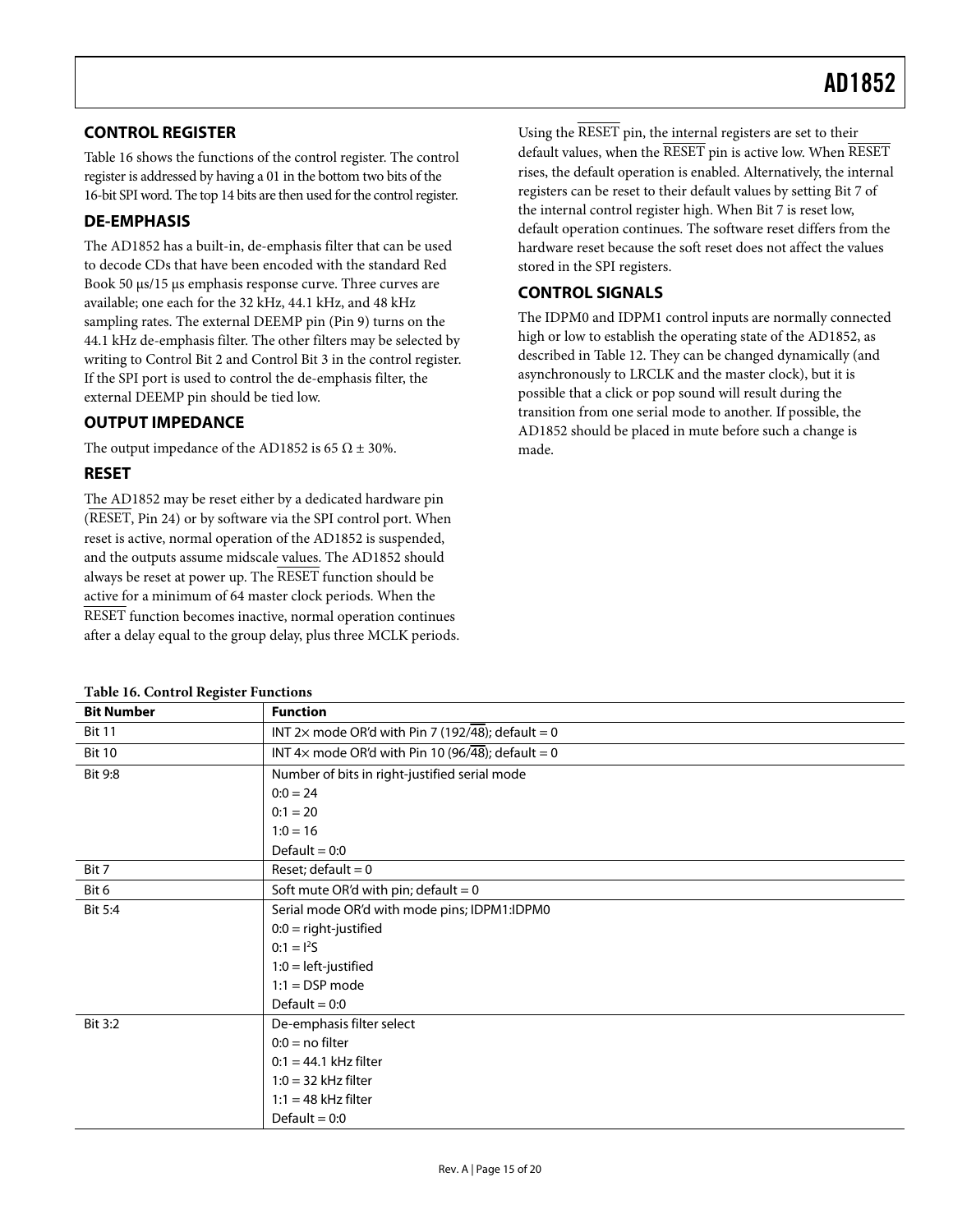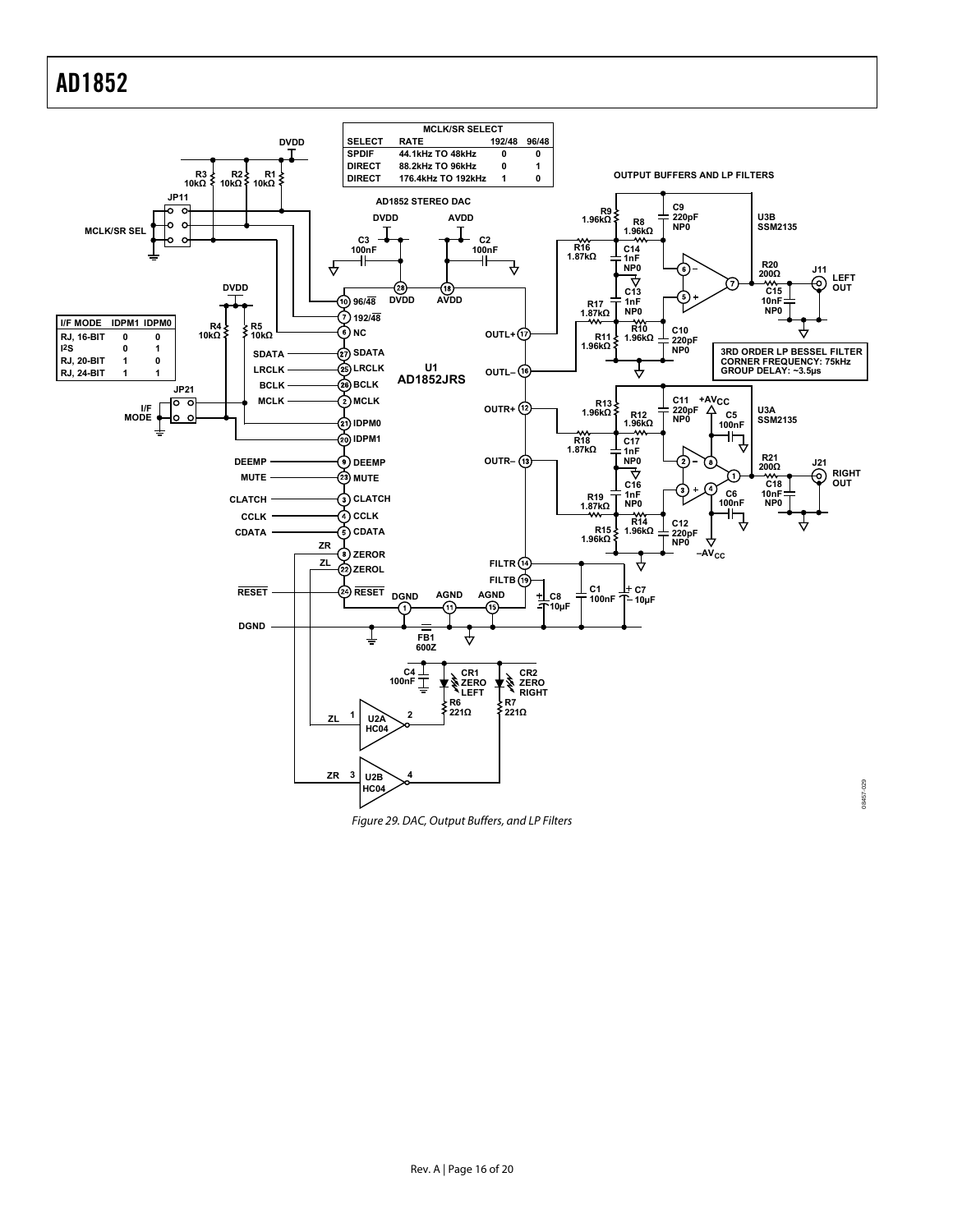08457-030



Figure 30. Mono Application Circuit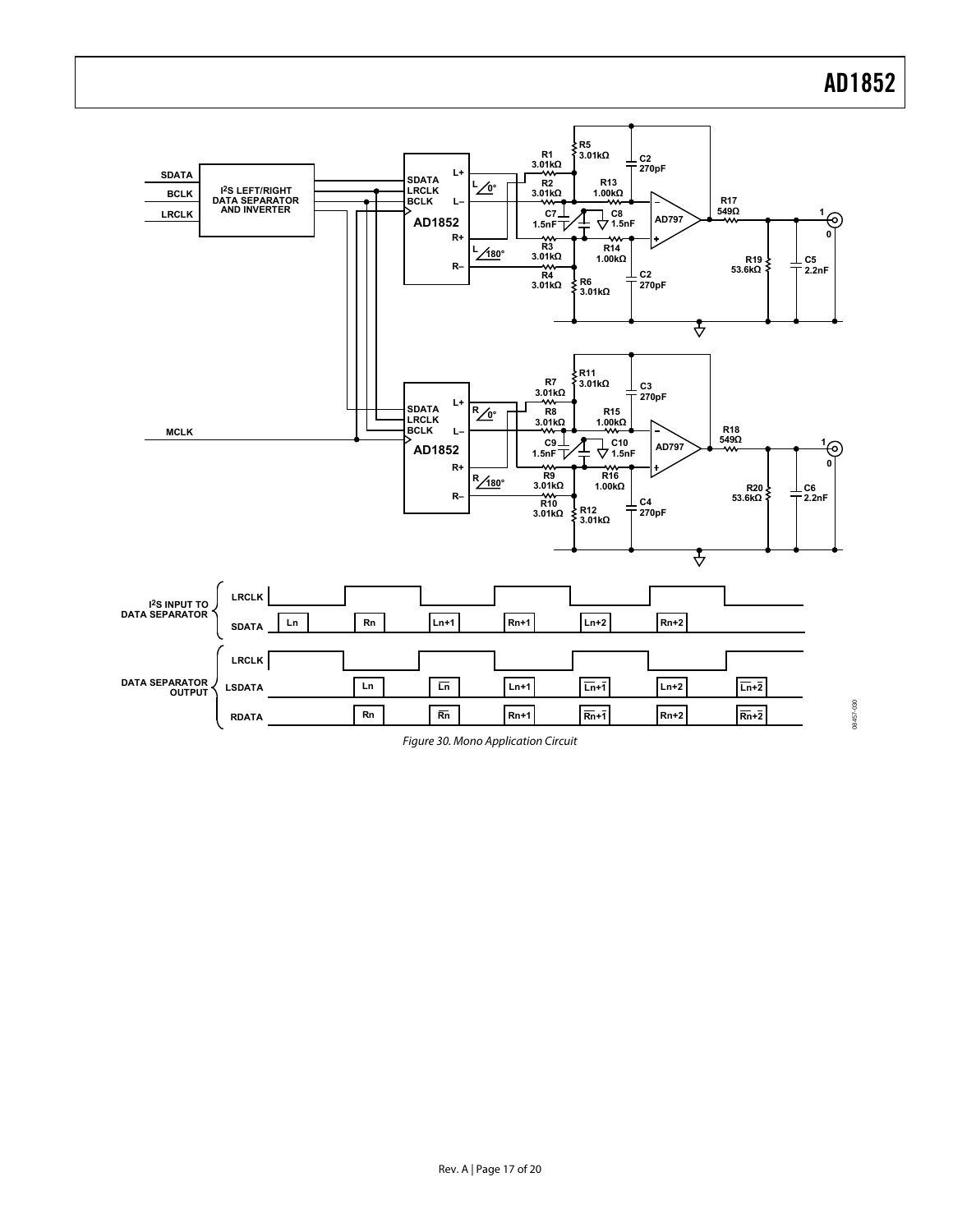# <span id="page-18-0"></span>OUTLINE DIMENSIONS



#### **ORDERING GUIDE**

<span id="page-18-1"></span>

| <b>Model</b>              | <b>Temperature Range</b> | <b>Package Description</b>                                     | <b>Package Option</b> |
|---------------------------|--------------------------|----------------------------------------------------------------|-----------------------|
| AD1852JRSZ <sup>1</sup>   | 0°C to 70°C              | 28-Lead Shrink Small Outline Package [SSOP]                    | <b>RS-28</b>          |
| AD1852JRSZRL <sup>1</sup> | 0°C to 70°C              | 28-Lead Shrink Small Outline Package [SSOP], 13" Tape and Reel | <b>RS-28</b>          |
| $EVAL-AD1852EBZ1$         |                          | <b>Evaluation Board</b>                                        |                       |

 $1 Z =$  RoHS Compliant Part.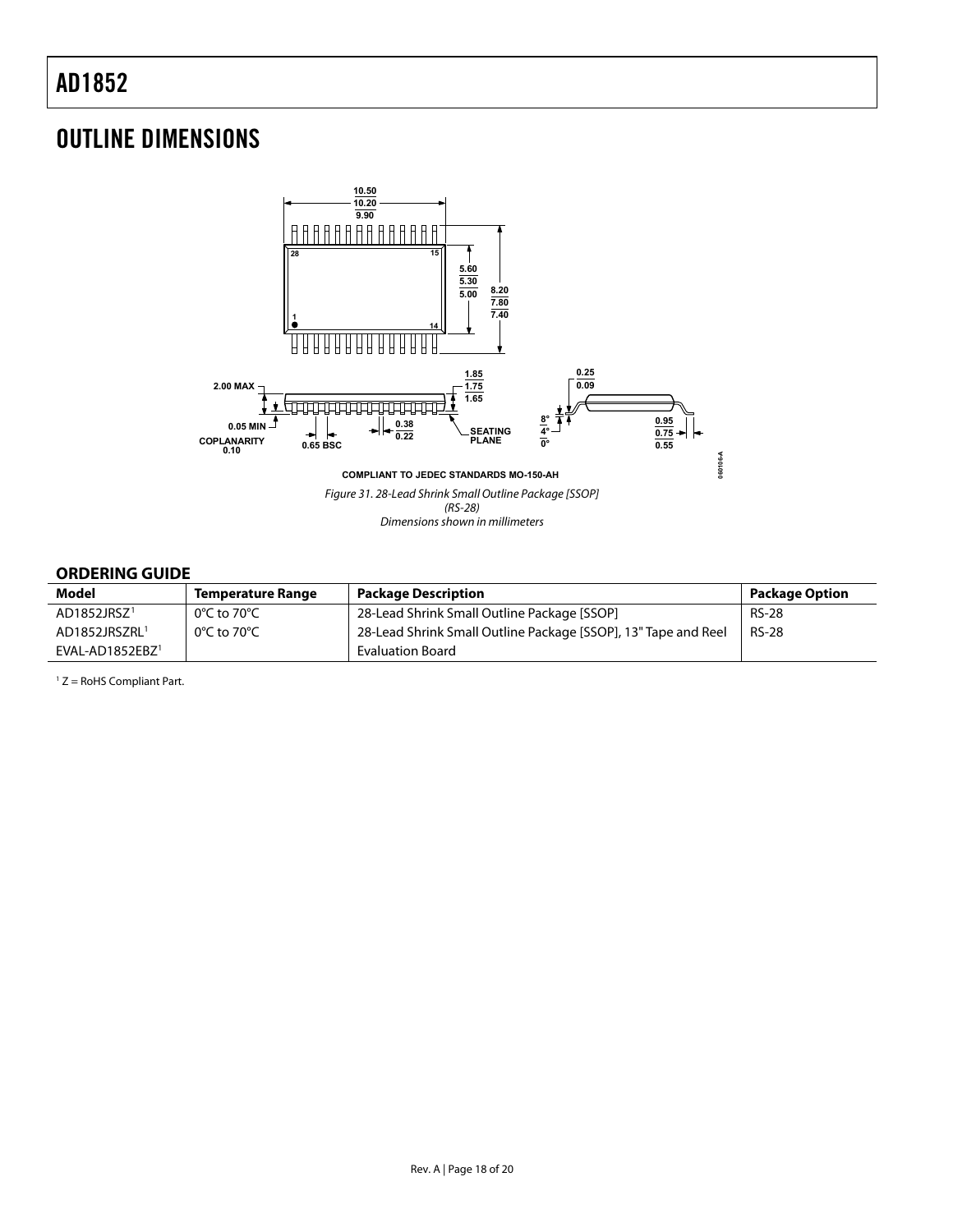# **NOTES**